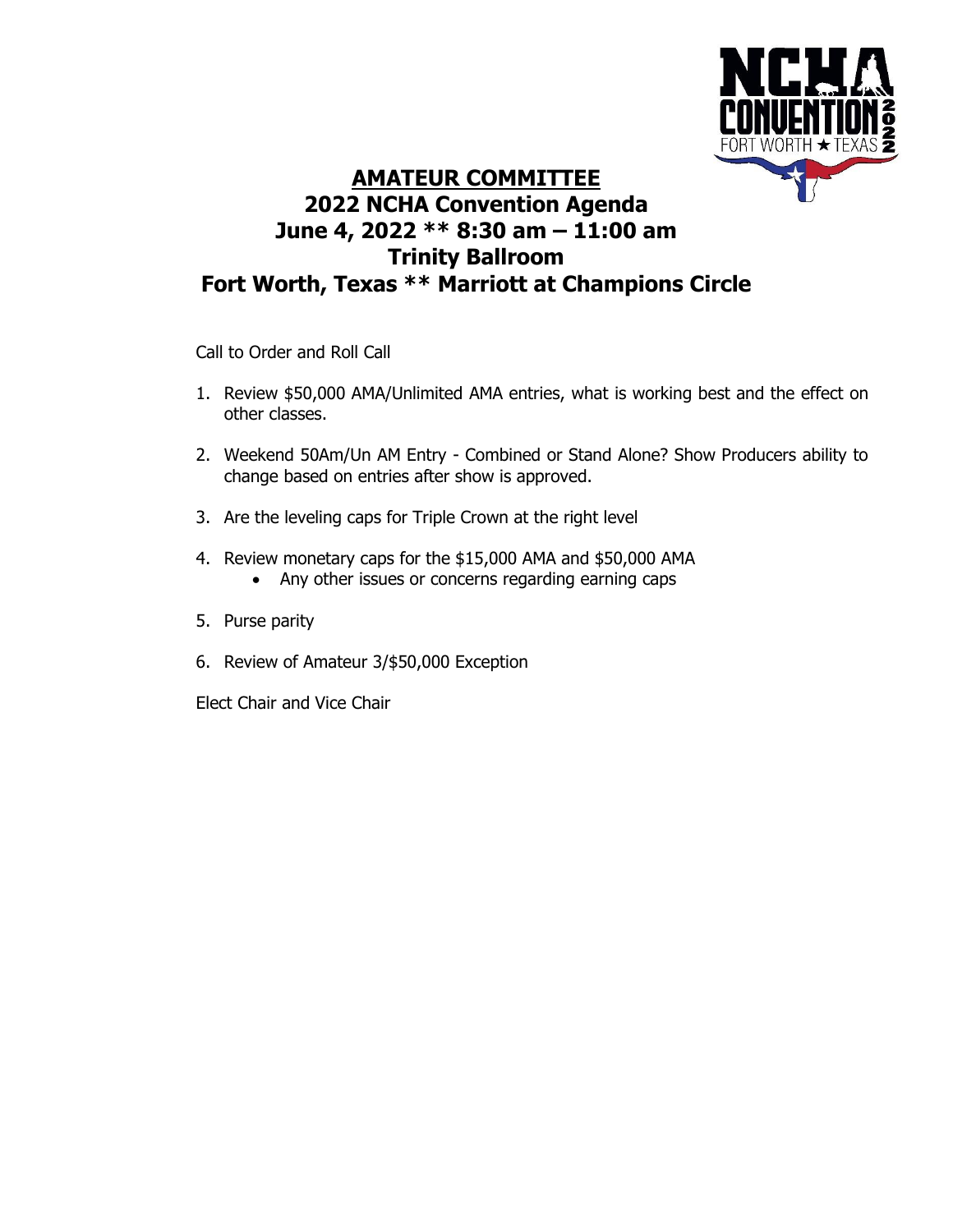#### **UNLIMITED AM WITH 50 AM**

Stand Alone

Class within a class (enter both, one payout)

Class within a class (enter both, one payout with Am side payout)

Concurrent (both classes have at least 3 entries, pay separate)

#### **Unlimited Amateur (through March 31)**

23 class within a class w/50 (must enter both) 18 concurrent w/50 (at least 3 entries each, pay separate) 4 concurrent w/NP (at least 3 entries each, pay separate) 17 Challenger – Stand alone 406 Weekend stand alone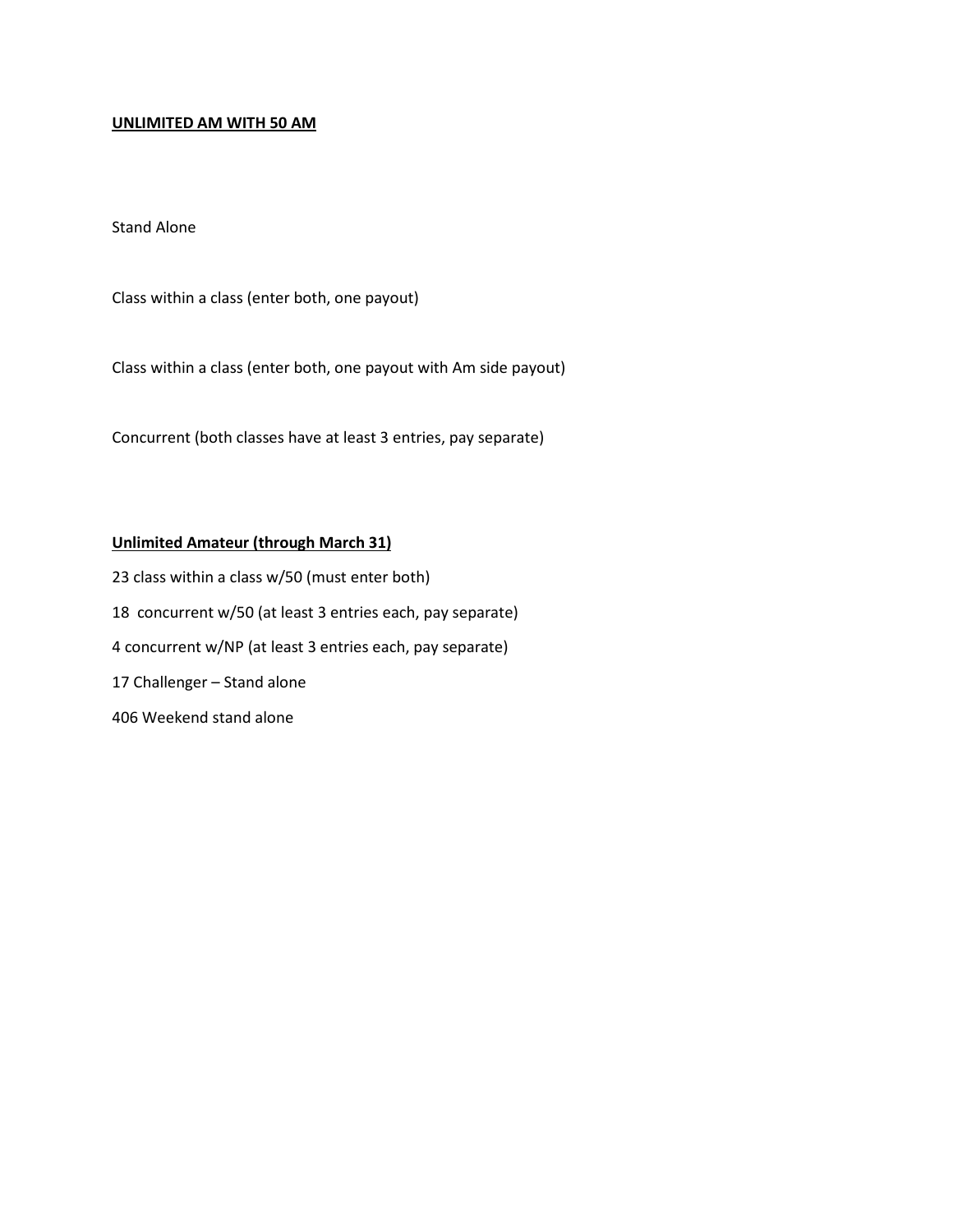## **LEVELING**

| <b>Current System</b>     |                        | <b>Leveling System</b>                 |               | Join or Renew  |         |
|---------------------------|------------------------|----------------------------------------|---------------|----------------|---------|
| <b>Classes</b>            | <b>Classes</b>         | <b>Total LTE</b>                       | <b>Novice</b> | Senior         | Gelding |
| <b>Unlimited Amateur</b>  | Amateur                | \$100,000 or more                      | $\chi$        | X              | $\chi$  |
| the Cutting Horse Chatter | Intermediate Amateur   | $$25,001 - $99,999$                    | UΠ            | $\overline{X}$ | X       |
| Amateur                   | <b>Limited Amateur</b> | $$0 - $25,000$                         |               | $\chi$         | $\chi$  |
|                           |                        | <b>Combo Class Options</b>             |               |                |         |
|                           |                        | Limited Amateur - Amateur              |               |                |         |
|                           |                        | Limited Amateur – Intermediate Amateur |               |                |         |
| Contactius                |                        | Intermediate Amateur - Amateur         |               |                |         |

# **Additional Class Details**

- Each level within a division is its own class and a rider may enter up if they choose.
- . Senior, Gelding and Novice Classes remain the same as a class within a class.
- . There is NO exception to roll back to the Limited Division. If a rider chooses to enter more than one level in a class, show management must ensure that a
- horse will not be drawn twice in the same set. In addition, if a rider chooses to enter all three levels in one division, he/she must combo one of the runs so that a horse will only be shown twice in the same class.

## Exceptions

## **SENIOR EXCEPTION:**

Open, Non-Pro or Amateur leveled riders 70 and older can enter down into the Intermediate class regardless of earnings or rider rankings. There is no exception that allows a rider to return to the Limited class.

An Amateur competitor who is 60-69, if he or she qualifies under Amateur rules, may compete in the top tier Amateur class regardless of Limited Age Non-Pro earnings.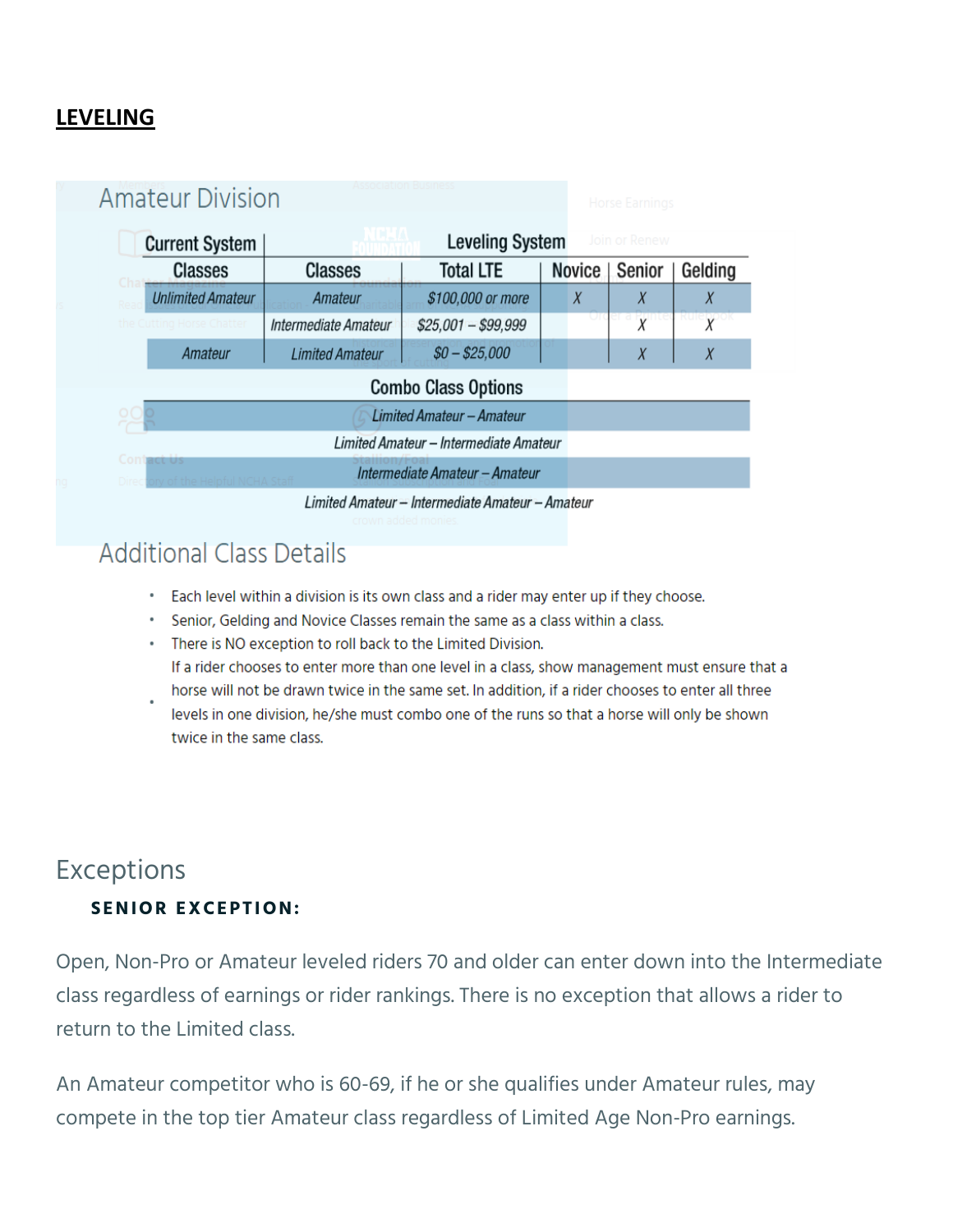## **REVOLVING DOOR:**

Open, Non-Pro or Amateur leveled riders **NOT** in the Top 100 money earning riders from the previous two point years, in **ANY** division, may drop back into the Intermediate class.

## **EARNINGS CAP:**

An Amateur competitor under the age of 60, who has won \$250,000 or more in total Non-Pro LAE money (excluding shows with less than \$10,000 in added money) they **MUST** make a choice:

- to remain an Amateur and compete exclusively, during the current competition year in the Amateur Division
- to compete in the Non-Pro Division

Once a Non-Pro has won \$250,000 or more in Total Open LAE money (excluding shows with less than \$10,000 in added money), they **MUST** make a choice:

- to remain a Non-Pro and compete exclusively, during the current competition year in the Non-Pro Division
- to compete in the Open Division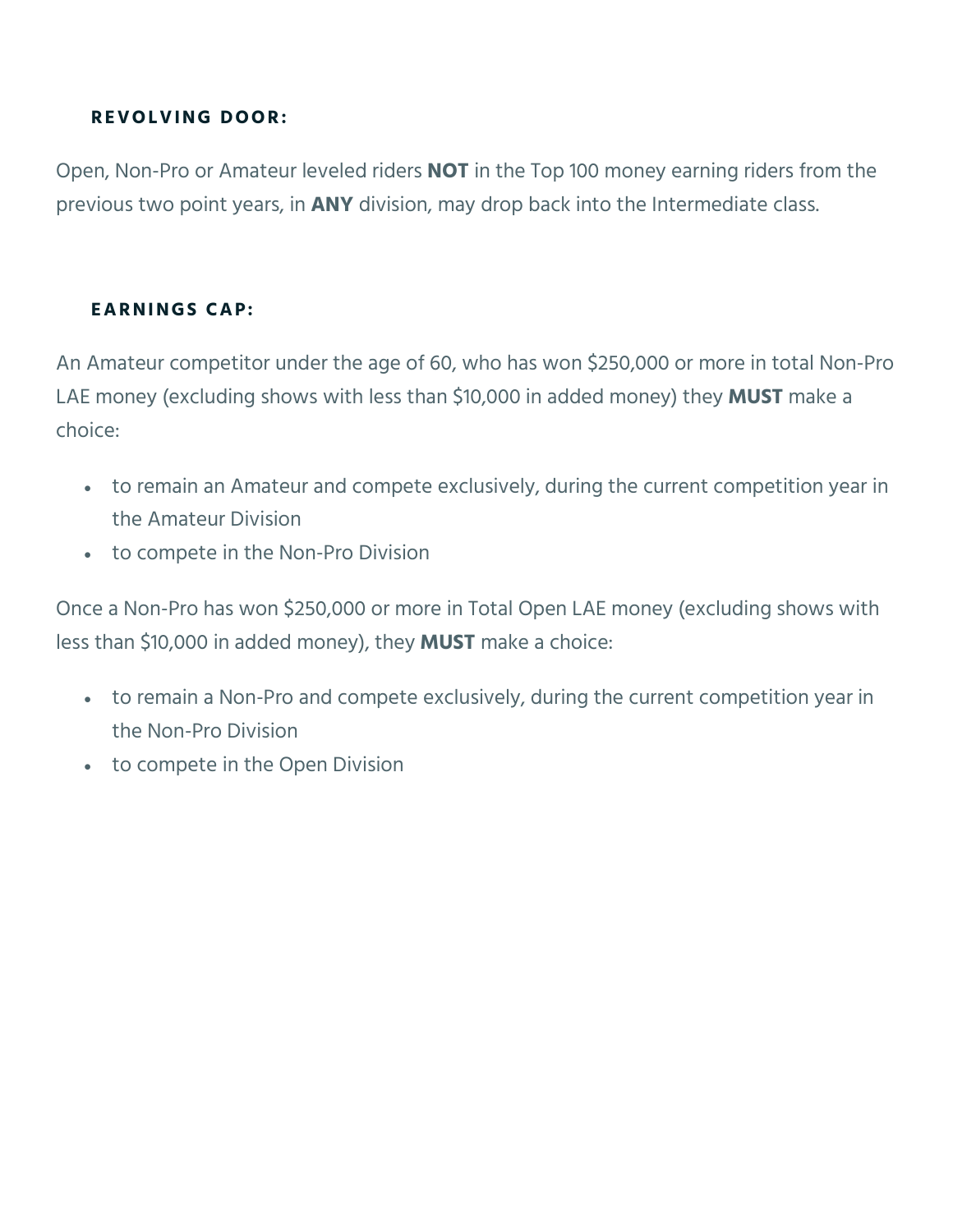# **\$50,000 and \$15,000 Amateur**

- 1990-1995 \$20,000 Limited Amateur
- 1994-2022 \$50,000 Limited Amateur
- 1996-2009 \$10,000 Limited Amateur
- 2010-2022 \$15,000 Limited Amateur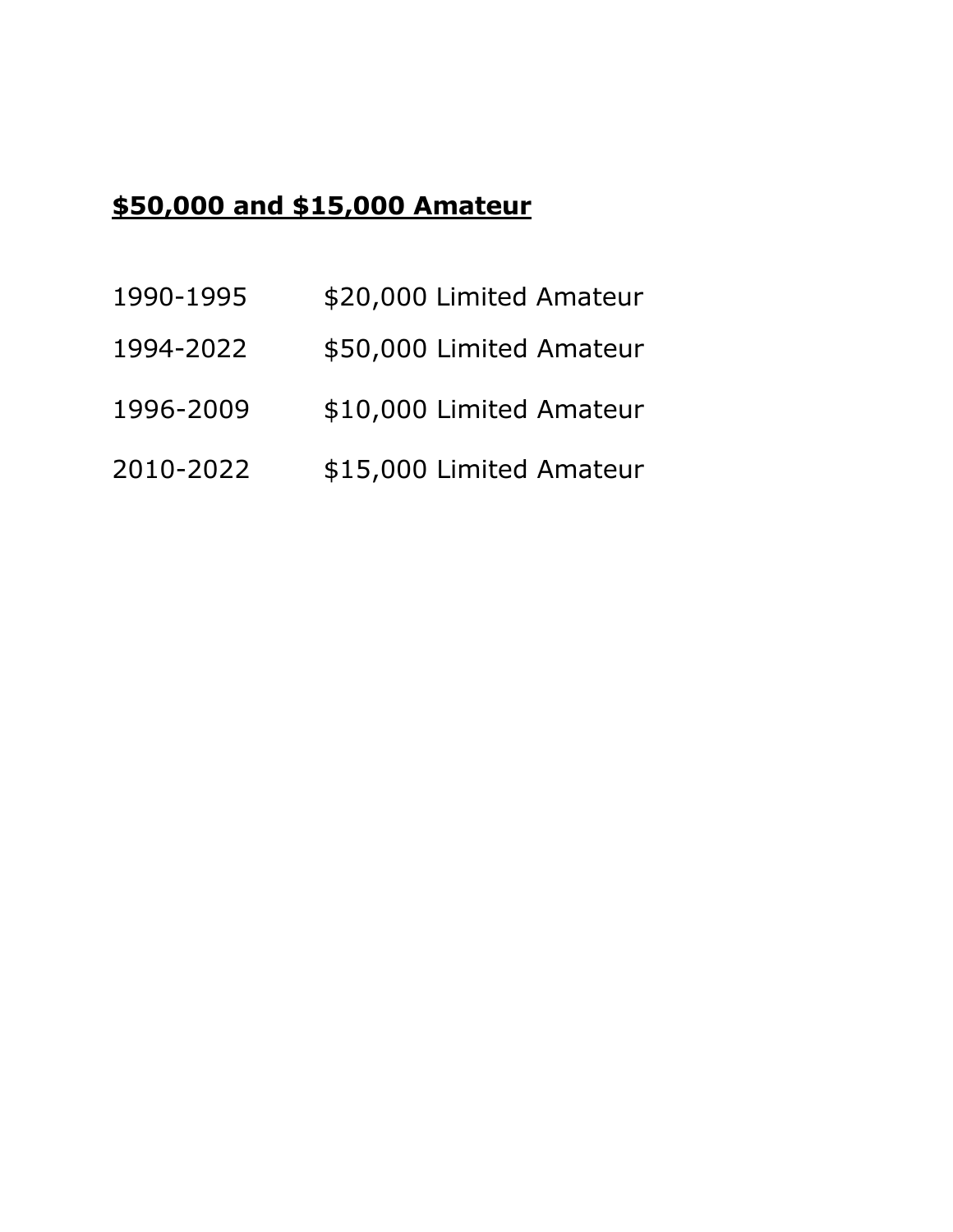## **Added Money & Bonus Money**

**2021 and 2022 show fees**. These do NOT include PAC, since you have the ability opt out. As you know, payouts are directly driven by Jackpot fee. And all of the Amateur levels are just over half the corresponding tier in the Open / Non Pro divisions. When you look at the office fees – those include cattle/office – varies, NCHA always \$50, Medication always \$25, Processing always \$35. As for the office / cattle / processing fees… and how they compare across divisions… by a strict percentage of Jackpot – Office ratio, the amateur is higher. But, that is because the jackpots are less. Keep in mind that for combo entries, – the only additional fee is the jackpot. No additional office fees are collected. So, all of the cattle fees for all the go rounds, semis, and finals have to come out of the original office fee.

### **ADDED MONEY (split across all entries)**

Super Stakes Added Money Percentage split per class – percentage decision by Stallion Owners Committee

Summer Show & Futurity– NO Added Money

### **BONUS MONEY (targeted place 1-3)**

#### **2021 Futurity**

Open - \$100,000 (50k,30k,20k) Ltd Open \$12,500 (7500, 3500, 1500) Non Pro - \$30,000 (15K, 10K, 5K) Ltd NP \$12,500 (7500, 3500, 1500) Unlimited Am - \$12,500 (7500, 3500, 1500) 50K Am - \$12,500 (7500, 3500, 1500)

### **2022 Amateur Bonus Money (All 3 Triple Crown)**

McAlister Assets - Unlimited (top tier) Amateur (Top 4 places 1,000 each) Rios of Mercedes - 50 Amateur (intermediate tier) (Top 3 places 2,000 / 1500 / 1500)

**Amateur Bucks** come Right off the top of every Amateur level payout purse @ \$50 per entry 2022 Super Stakes across all levels: 19,600 in the 4 YO 22,750 in the 5/6 YO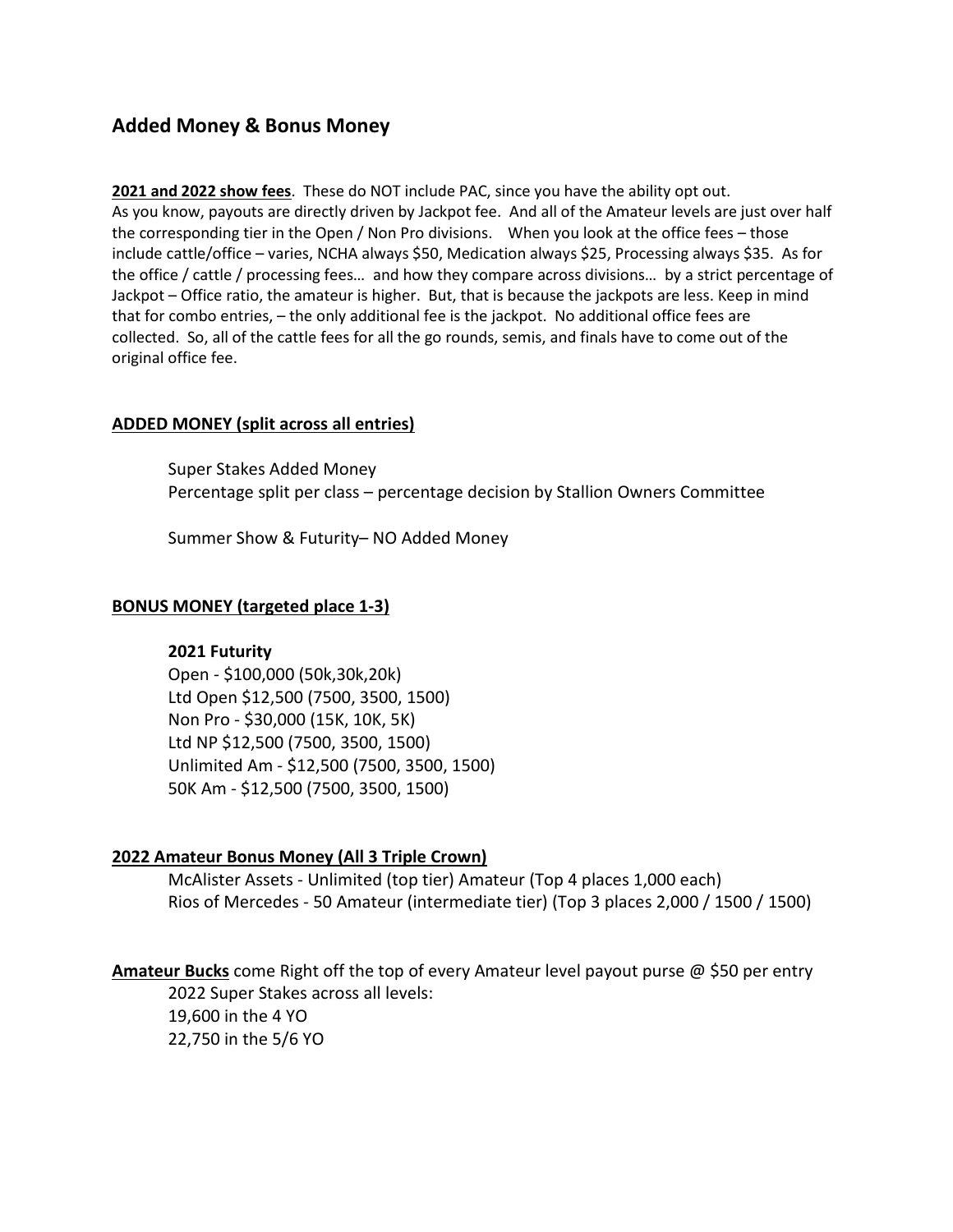

# **NATIONAL CUTTING HORSE ASSOCIATION**

## **2022 Verified Application For 3 Year/\$50,000 Amateur Exemption Application**

| 1. |  | What is your occupation? Network and the set of the set of the set of the set of the set of the set of the set o                                                                                                                                                                                                                                                                                               |  |  |  |  |  |
|----|--|----------------------------------------------------------------------------------------------------------------------------------------------------------------------------------------------------------------------------------------------------------------------------------------------------------------------------------------------------------------------------------------------------------------|--|--|--|--|--|
| 2. |  | Please answer "yes" or "no" to each of the following questions:                                                                                                                                                                                                                                                                                                                                                |  |  |  |  |  |
|    |  | a) Have you ever been a trainer and/or assistant trainer of horses or horse riders in<br>any equine discipline astride for remuneration, directly or indirectly?                                                                                                                                                                                                                                               |  |  |  |  |  |
|    |  | ______________ Yes ________________ No                                                                                                                                                                                                                                                                                                                                                                         |  |  |  |  |  |
|    |  | b) Have you ever been involved as a trainer or assistant trainer of cutting horses for<br>direct or indirect remuneration in any amount or have you ever been an apprentice<br>cutting horse trainer?                                                                                                                                                                                                          |  |  |  |  |  |
|    |  | $Yes$ No                                                                                                                                                                                                                                                                                                                                                                                                       |  |  |  |  |  |
|    |  | c) At any time during the three (3) years immediately prior to the date of this<br>application, have you been married to a person, or had a co-habitational<br>relationship with a person or resided with a person who was engaged in activities<br>that would require the person to be classified, because of the activities then<br>occurring, as a Professional under the by the provisions of Rule 51.a.3? |  |  |  |  |  |
|    |  |                                                                                                                                                                                                                                                                                                                                                                                                                |  |  |  |  |  |
|    |  | d) At any time during the three (3) years immediately prior to the date of this                                                                                                                                                                                                                                                                                                                                |  |  |  |  |  |

application, have you been directly or indirectly employed by a person who was engaged in activities that would require the person to be classified, because of the activities then occurring, as a Professional under the by the provisions of Rule 51.a.3?

Yes No